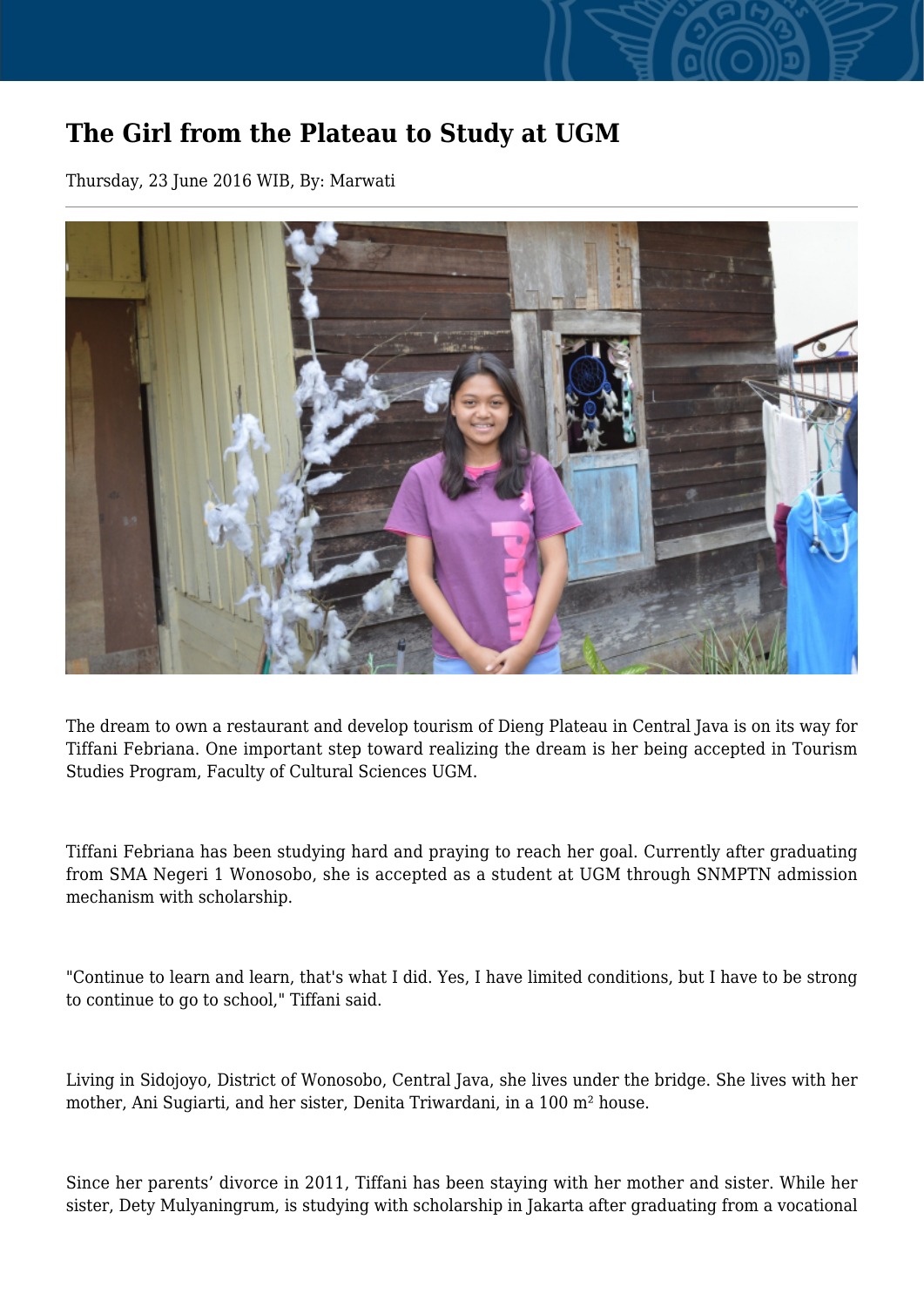school.

"My sister motivated me, I want to follow her footsteps to get a scholarship to college so my mother doesn't need to worry about the funding," Tiffani said.

With high motivation and economic constraints, Tiffani continued to strive. She took advantage of the books facilities at school and are not shy to borrow books from her friends.Therefore, it is not surprising that her grades were always above average in high school. With an average grade above 8 for all subjects, she also received scholarship when she was at SMA Negeri 1 Wonosobo.

"I get a 75 percent off, so I only pay 25 percent or 50 thousand per month. In addition, I got a BSM scholarship for 1 million rupiah per year," Tiffani said.

While she was senior at high school, Tiffani claimed to give an extra effort to be able to maintain her grade, especially in maths which is a very dynamic subject.

She had no money to join tutoring class. However, she was in luck since one of her closest friends offered her free lessons.

"Yes, I finally joined a class, it belongs to the parents of my closest friend. I was lucky to get an extra lesson for free,"she said.

Tiffani who enjoys cooking now feels grateful to have the opportunity to study at UGM. She hopes her study would run well and she graduates early so she would not burden her mother any longer.

Tiffani's mother is very thankful. It was unexpected for her that Tiffani could study at UGM for free.

Her income as shopkeeper would seem too small to pay for college. Rp1,200,000 income per month is already hard to live by. "I worked at two stores, in the morning until noon I work at the bookstore and at noon until late I work at accessories shop," Ani Sugiarti said.

Ani claimed the salary was not enough to meet the needs of everyday life. Even so, she felt grateful for her family and her church community who sometimes offer rice and groceries.

"Thank God, I am grateful. I hope Tiffani could study well and quickly. I really pray she will succeed academically and spiritually," Ani added.